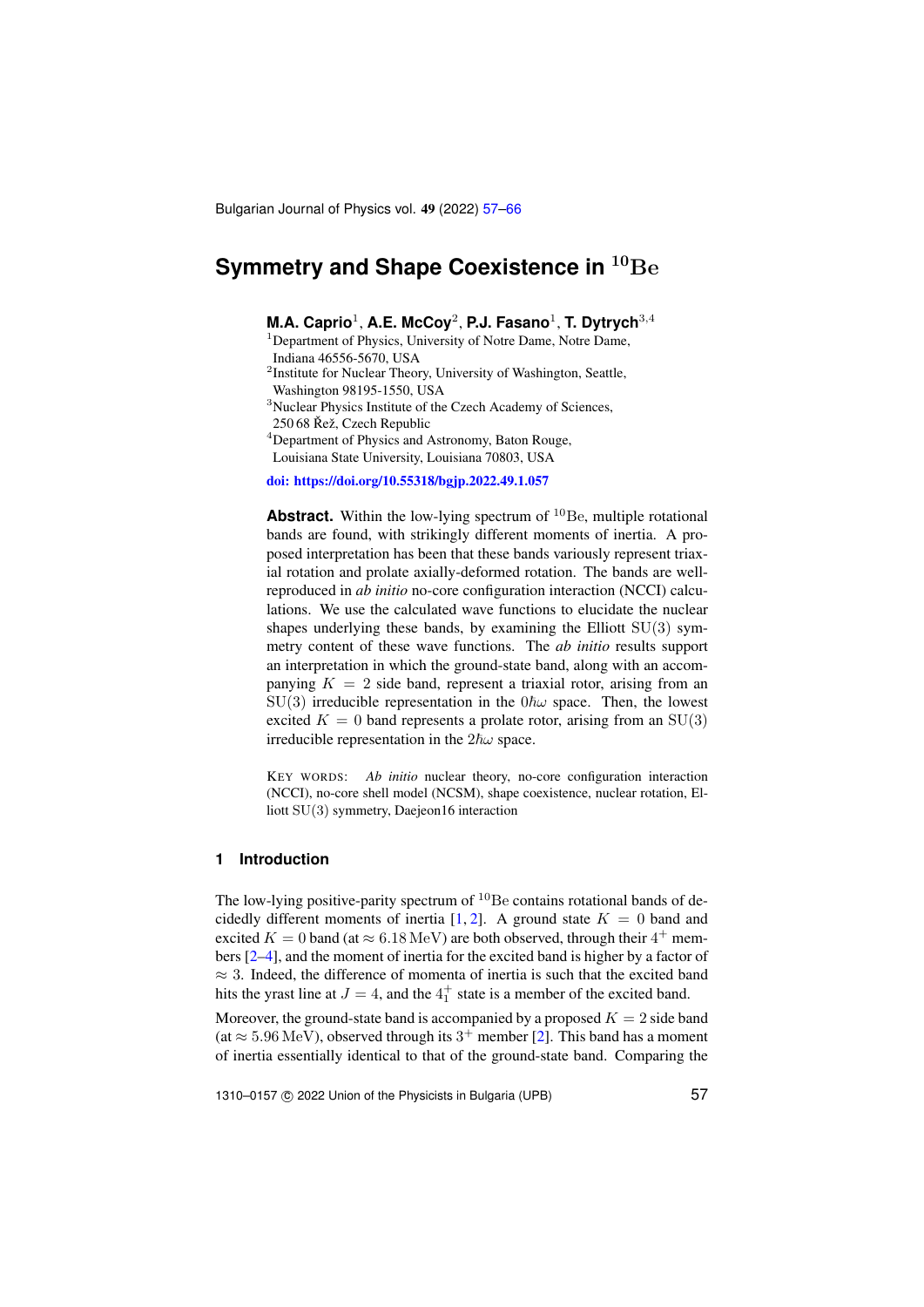excitation energy of the  $2^+$  band head with that of the  $2^+$  member of the groundstate band gives  $E(2^+_2)/E(2^+_1) \approx 1.8$ . Such a low ratio is suggestive of a triaxial rotor with maximal triaxiality ( $\gamma \approx 30^{\circ}$ ) [\[5,](#page-8-4)[6\]](#page-8-5).

The cluster interpretation provided by antisymmetrized molecular dynamics (AMD) calculations [\[7](#page-8-6)[–9\]](#page-8-7) is that <sup>10</sup>Be consists of an  $\alpha + \alpha$  dimer (<sup>8</sup>Be) plus two valence neutrons occupying molecular orbitals. In the ground-state and side bands, these two neutrons occupy equatorial orbitals around the molecular axis  $(\pi$  orbitals), and proton-neutron triaxiality arises, in which an oblate distribution for the neutrons combines with the prolate distribution of the protons (in the  $\alpha + \alpha$  dimer) to form an overall triaxial shape [\[7,](#page-8-6)[9\]](#page-8-7). In the excited  $K = 0$  band, the two valence neutrons instead occupy polar orbitals along the molecular axis ( $\sigma$  orbitals), which give rise to a large axially-symmetric prolate deformation.

We turn here to *ab initio* no-core configuration interaction (NCCI) [\[10,](#page-8-8) [11\]](#page-8-9), or no-core shell model (NCSM), calculations for <sup>10</sup>Be for further insight into the nature of these states. *Ab initio* results can provide access to traditional collective observables, such as electromagnetic transition strengths, which might otherwise not be readily accessible to experiment [\[12–](#page-8-10)[14\]](#page-8-11). Moreover, *ab initio* calculated wave functions have been found  $[15, 16]$  $[15, 16]$  $[15, 16]$  to have dominant components with specific Elliott SU(3) [\[17,](#page-8-14) [18\]](#page-8-15) or Sp(3, R) [\[19\]](#page-8-16) symmetry. *Ab initio* calculations can thus give insight into the nature of collective states by exposing the symmetry structure of calculated wave functions [\[20–](#page-8-17)[22\]](#page-8-18).

In a contribution [\[23\]](#page-8-19) to the proceedings of the previous workshop in this series, we explored the rotational features of the *ab initio* calculated spectrum of <sup>10</sup>Be. The *ab initio* NCCI calculated spectrum from Ref. [\[23\]](#page-8-19), obtained with the Daejeon16 interaction [\[24\]](#page-8-20), may be seen in Figure [1](#page-2-0) (left). The ground-state band  $(0^+, 2^+, 4^+)$  and side band  $(2^+, 3^+)$  are robustly reproduced, terminating at the same angular momentum as in experiment. An excited  $K = 0$  band with higher moment of inertia is also obtained, likewise in agreement with experiment, but extending well past the last experimentally observed band member, terminating rather at  $8^+$ . A very similar band structure is obtained with other choices of internucleon interaction [\[13\]](#page-8-21).

Since these calculations are carried out in an oscillator basis, it was straightforward to examine the contributions of configurations with different numbers  $N_{ex}$ of oscillator excitations, shown in Figure [1](#page-2-0) (right). For the ground-state and side band members, such as the  $0^+_1$  $0^+_1$  state [Figure 1 (right,a)], the dominant contribution comes from  $N_{ex} = 0$  (or " $0/\hbar \omega$ ") configurations, while, for members of the excited  $K = 0$  band, such as the  $0<sub>2</sub><sup>+</sup>$  state [Figure [1](#page-2-0) (right,b)], the dominant contribution comes from  $N_{ex} = 2$  (or " $2\hbar\omega$ ") configurations.

Here, we furthermore extract the Elliott  $SU(3)$  symmetry structure of the same calculated wave functions considered in Ref. [\[23\]](#page-8-19), to see what this can elucidate regarding the nature of the bands and their intrinsic nuclear shapes. What does the SU(3) structure tell us about the deformation? Do the ground-state band and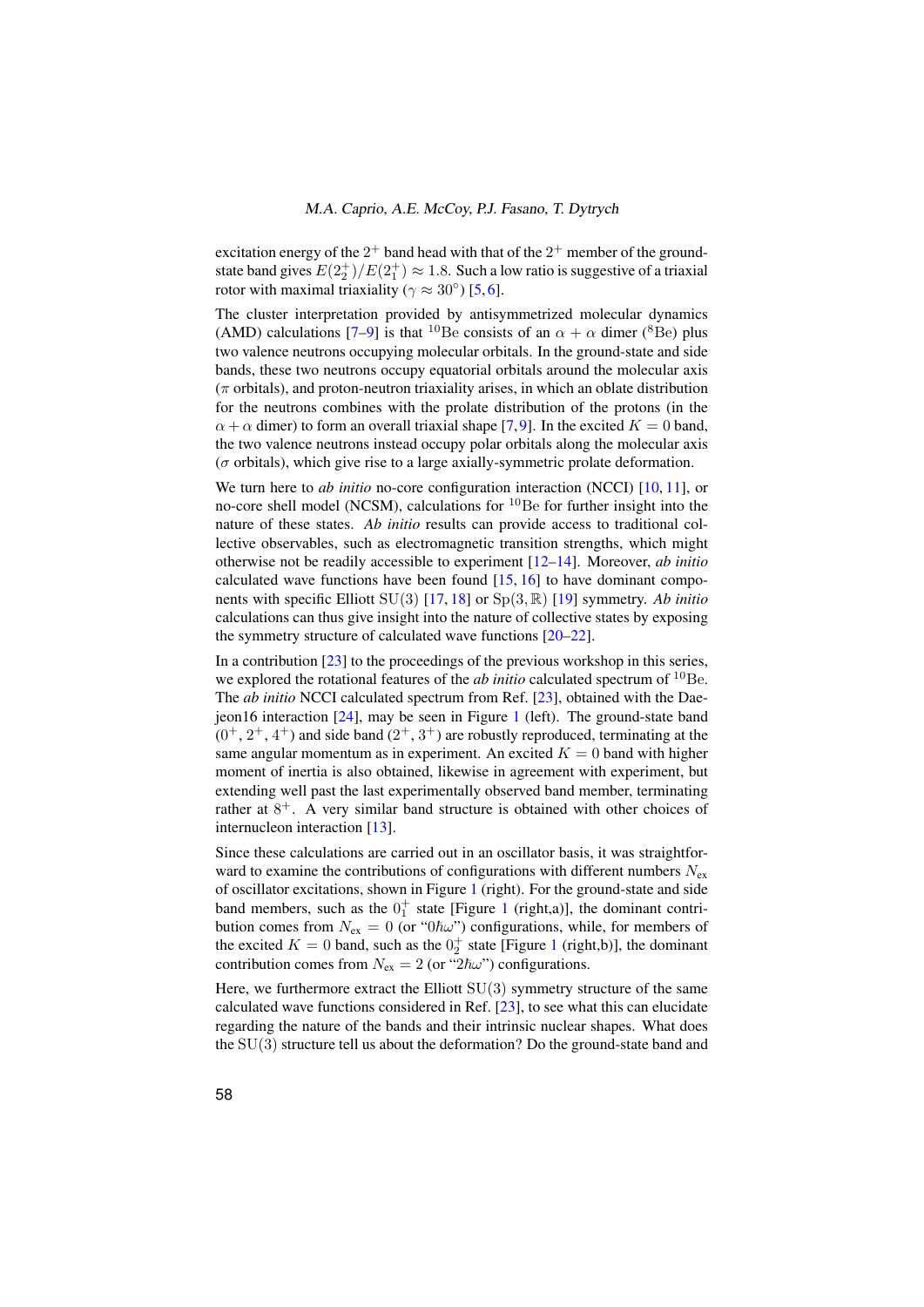

<span id="page-2-0"></span>Figure 1. (Left) *Ab initio* calculated energy spectrum of positive parity states for <sup>10</sup>Be, for  $N_{\text{max}} = 12$ . The E2 transition strengths (indicated by line widths) are shown for transitions from members of the ground-state band ( $K = 0$ ), side band ( $K = 2$ ), and excited  $K = 0$  band. States are classified as  $0\hbar\omega$  (filled squares) or  $2\hbar\omega$  (open squares) by their  $N_{\rm ex}$  decomposition. Experimental energies (thick horizontal lines), rotational energy fits (thin lines), and the maximal angular momentum for the  $0\hbar\omega$  space (vertical dashed line) are shown for comparison. (Right) Decompositions with respect to  $N_{\rm ex}$ , for the calculated  $0^+$  band head states of the (a) ground-state band and (b) long band. Shown for  $N_{\text{max}} = 6$  to 12 (dotted through solid curves). Figure adapted from Ref. [\[23\]](#page-8-19).

side band together represent the spectrum of a triaxial rotor? After introducing the  $SU(3)$  irreducible representations (irreps) arising in the shell-model space for  ${}^{10}$ Be (Section [2\)](#page-2-1), we present results for the symmetry decompositions of the rotational states in  ${}^{10}$ Be and discuss their implications (Section [3\)](#page-5-0).

## <span id="page-2-1"></span>**2 SU(3) Content of the Many-Body Space for <sup>10</sup>Be**

The nuclear many-body space reduces into irreducible representations (irreps) of definite  $U(3) \times SU(2)$  symmetry, described by the simultaneous quantum numbers  $N_{ex}(\lambda, \mu)S$ . Here U(3) is the symmetry group of the harmonic oscillator. Its irreps may be labeled by  $U(1) \times SU(3)$  quantum numbers, where the  $U(1)$  group is generated by the harmonic oscillator Hamiltonian, and yields the number of oscillator quanta as its quantum number (we take  $N_{ex}$  relative to the lowest Pauli-allowed oscillator configuration), while the SU(3) group, generated by the orbital angular momentum operators  $L_{1,M}$  and Elliott's quadruople operators  $Q_{2,M}$  (see, *e.g.*, Appendix A of Ref. [\[25\]](#page-8-22)), gives the Elliott ( $\lambda, \mu$ ) quantum numbers. These operators mutually commute with the spin angular momentum operators  $S_{1,M}$ , which generate the usual spin SU(2) group.

The  $U(3) \times SU(2)$  irreps arising in the many-body space for a nucleus may be deduced by general methods [\[26\]](#page-8-23) which are implemented in the code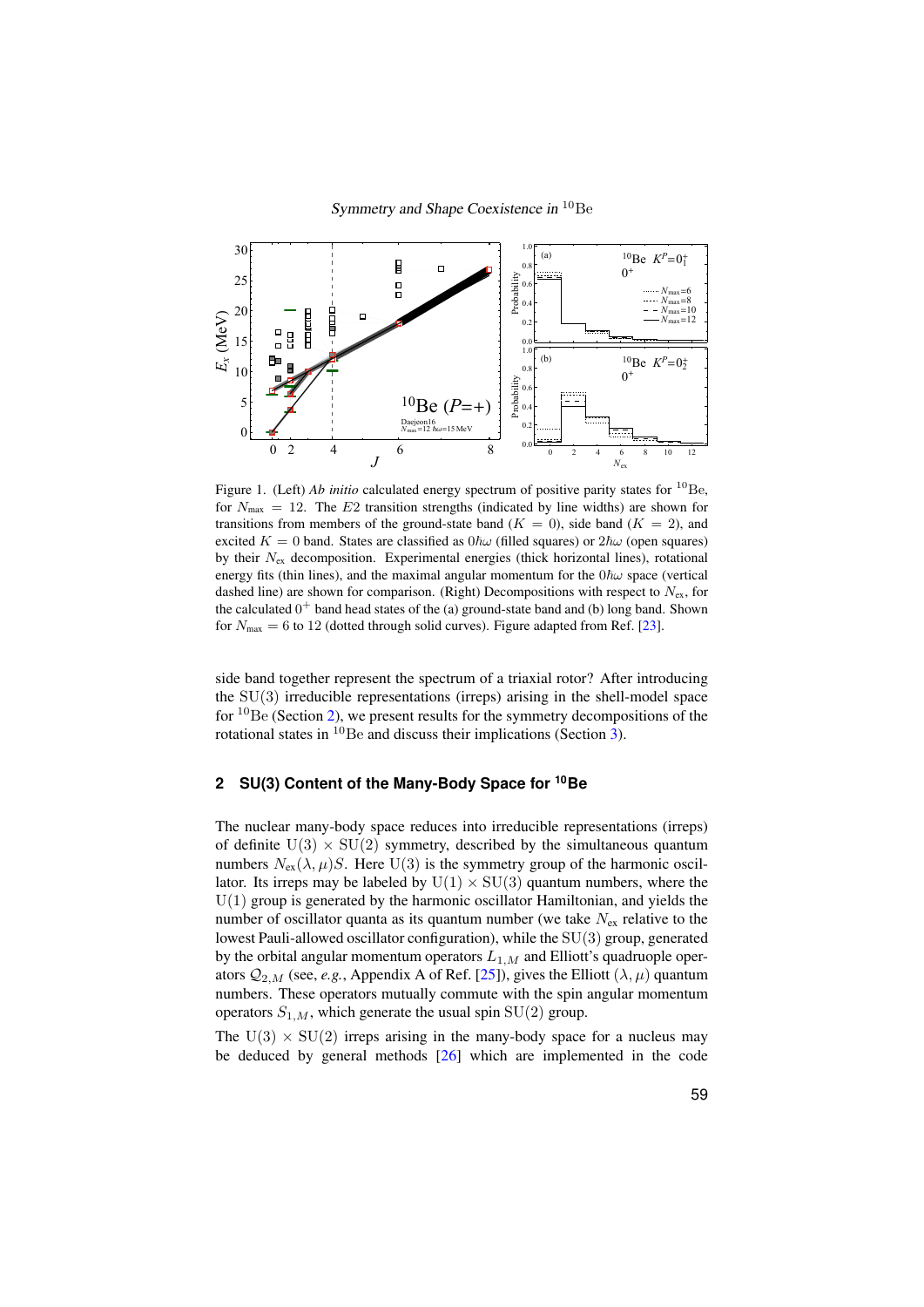LSU3shell [\[27\]](#page-8-24). For <sup>10</sup>Be, irreps from the  $0\hbar\omega$  space (and selected irreps from the  $2\hbar\omega$  space) are listed in Table [1.](#page-3-0)

<span id="page-3-0"></span>Table 1. The U(3)×SU(2) irreps arising in the  $0\hbar\omega$  space for <sup>10</sup>Be, ordered by increasing eigenvalue of the SU(3) Casimir operator, together with selected irreps in the  $2\hbar\omega$  space.

| $N_{\rm ex}(\lambda,\mu)$ | S        | $\langle C_{\rm SU(3)} \rangle$ |
|---------------------------|----------|---------------------------------|
| 0(0,0)                    | 0,1,2    | 0                               |
| 0(1,1)                    | 0,1,2    | 6                               |
| 0(0,3)                    |          | 12                              |
| 0(3,0)                    |          | 12                              |
| 0(2,2)                    | $\theta$ | 16                              |
| $\cdots$                  |          |                                 |
| 2(6,1)                    | 0,1,2    | 42.67                           |
| 2(8,0)                    | 0        | 58.67                           |

The irrep within the many-body space having the largest eigenvalue  $\langle C_{\text{SU(3)}}\rangle$ , of the SU(3) quadratic Casimir operator  $C_{SU(3)} = \frac{1}{6} (Q \cdot Q + 3L \cdot L)$ , is known as the *leading irrep*. This is the irrep which is most strongly bound (energetically preferred) by Elliott's schematic  $-Q \cdot Q$  Hamiltonian [\[18\]](#page-8-15). The concept of a leading irrep was defined in the context of the traditional shell model, where consideration was limited to the irreps in the  $0\hbar\omega$  space. However, we may similarly identify a leading irrep in the  $2\hbar\omega$  space, *etc*. For <sup>10</sup>Be, the eigenvalues  $\langle C_{\rm SU(3)} \rangle = \frac{2}{3}(\lambda^2 + \lambda\mu + \mu^2 + 3\lambda + 3\mu)$  are shown in Table [1](#page-3-0) as well.

To each irrep of SU(3) is also associated a deformation  $(\beta, \gamma)$ , given by [\[28\]](#page-9-0)

<span id="page-3-1"></span>
$$
\beta^2 = \frac{4\pi}{5(\bar{A}r^2)^2} (\lambda^2 + \lambda\mu + \mu^2 + 3\lambda + 3\mu + 3) \qquad \tan \gamma = \frac{\sqrt{3}(\mu + 1)}{2\lambda + \mu + 3}. \tag{1}
$$

From this expression [\(1\)](#page-3-1), we can see that the leading irrep furthermore has the largest β deformation. The deformations  $(\beta, \gamma)$  for the  $0\hbar\omega$  and  $2\hbar\omega$  irreps of  $10$ Be are shown on a polar plot in Figure [2.](#page-3-2)



<span id="page-3-2"></span>Figure 2. Deformation ( $\beta$ ,  $\gamma$ ) parameters for the U(3) irreps in the 0 $\hbar\omega$  (left) and  $2\hbar\omega$ (right) spaces for  ${}^{10}$ Be.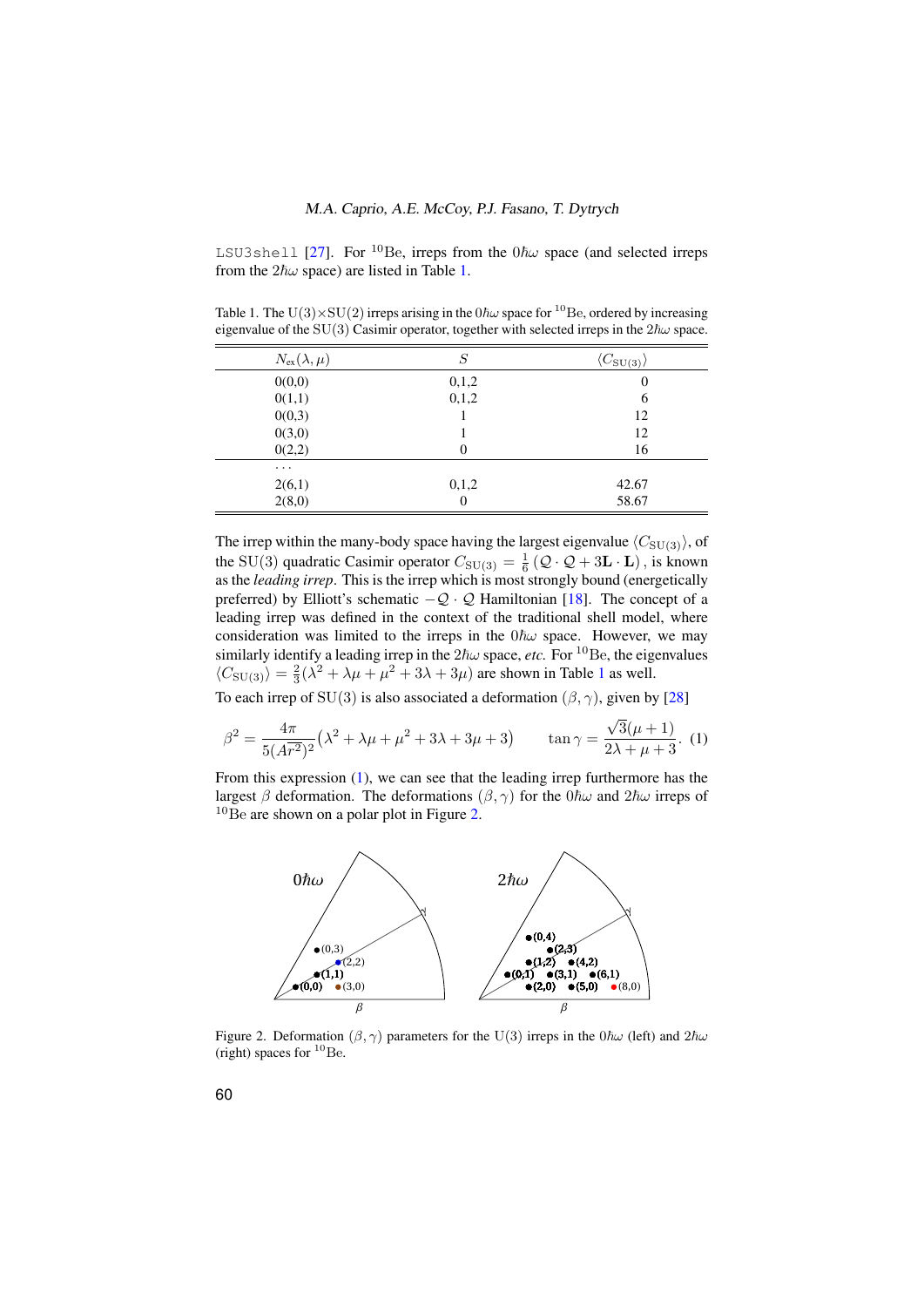For <sup>[1](#page-3-0)0</sup>Be, the leading irrep in the  $0\hbar\omega$  space (see Table 1 and Figure [2\)](#page-3-2) has quantum numbers  $N_{ex}(\lambda, \mu)S = 0(2, 2)0$ , while the two subleading irreps, degenerate with respect to the Casimir operator, have quantum numbers  $0(3, 0)1$ and  $0(0, 3)1$ . Irreps with quantum numbers  $(\lambda, 0)$  or  $(0, \mu)$ , such as  $(3, 0)$  and (0, 3), have (nearly) prolate ( $\gamma \approx 0^{\circ}$ ) and (nearly) oblate ( $\gamma \approx 60^{\circ}$ ) deformations, respectively, while those with quantum numbers  $(\lambda, \mu = \lambda)$ , such as  $(2, 2)$ , have a maximally triaxial deformation ( $\gamma = 30^{\circ}$ ). Then, the leading irrep within the  $2\hbar\omega$  space for <sup>10</sup>Be has  $N_{ex}(\lambda, \mu)S = 2(8, 0)0$ . This irrep again is identified with a (nearly) prolate deformation, larger than for the  $0\hbar\omega$  irreps.

The levels within these irreps are obtained by considering the standard  $SU(3) \rightarrow$  $SO(3)$  branching relations, giving the allowed values for the orbital angular momentum  $L$  [\[18\]](#page-8-15), which then couples with the spin to give the total angular momentum  $J(L \times S \rightarrow J)$ , as shown in Figure [3.](#page-4-0) The angular momentum content of the leading  $0(2, 2)0$  irrep exactly matches that of the combined ground-state and side bands in <sup>10</sup>Be (the assignment of the  $L = 4$  terminating state to one band or the other, in the branching rule, is arbitrary). Then, an  $(8, 0)$  SU $(3)$ irrep contains a single  $K_L = 0$  band, extending through  $L = 8$ . The angular momentum content thus, notably, matches that of the *ab initio* calculated  $2\hbar\omega$ excited  $K = 0$  band.



<span id="page-4-0"></span>Figure 3. Energy levels within the  $U(3)$  irreps relevant to the low-lying positive-parity spectrum of <sup>10</sup>Be: (a) the leading irrep in the  $0\hbar\omega$  space  $[N_{ex}(\lambda,\mu)S] = 0(2,2)0$ , (b) the subleading irrep in the  $0\hbar\omega$  space [identical spectra are obtained for  $0(3, 0)1$  and  $0(0, 3)1$ ], and (c) the leading irrep of the  $2\hbar\omega$  space [2(8, 0)0]. In panel (b), the orbital angular momenta  $L$  arising within the  $U(3)$  irrep are shown at left, and the resultant total angular momenta J from coupling with spin  $S = 1$  are shown at right.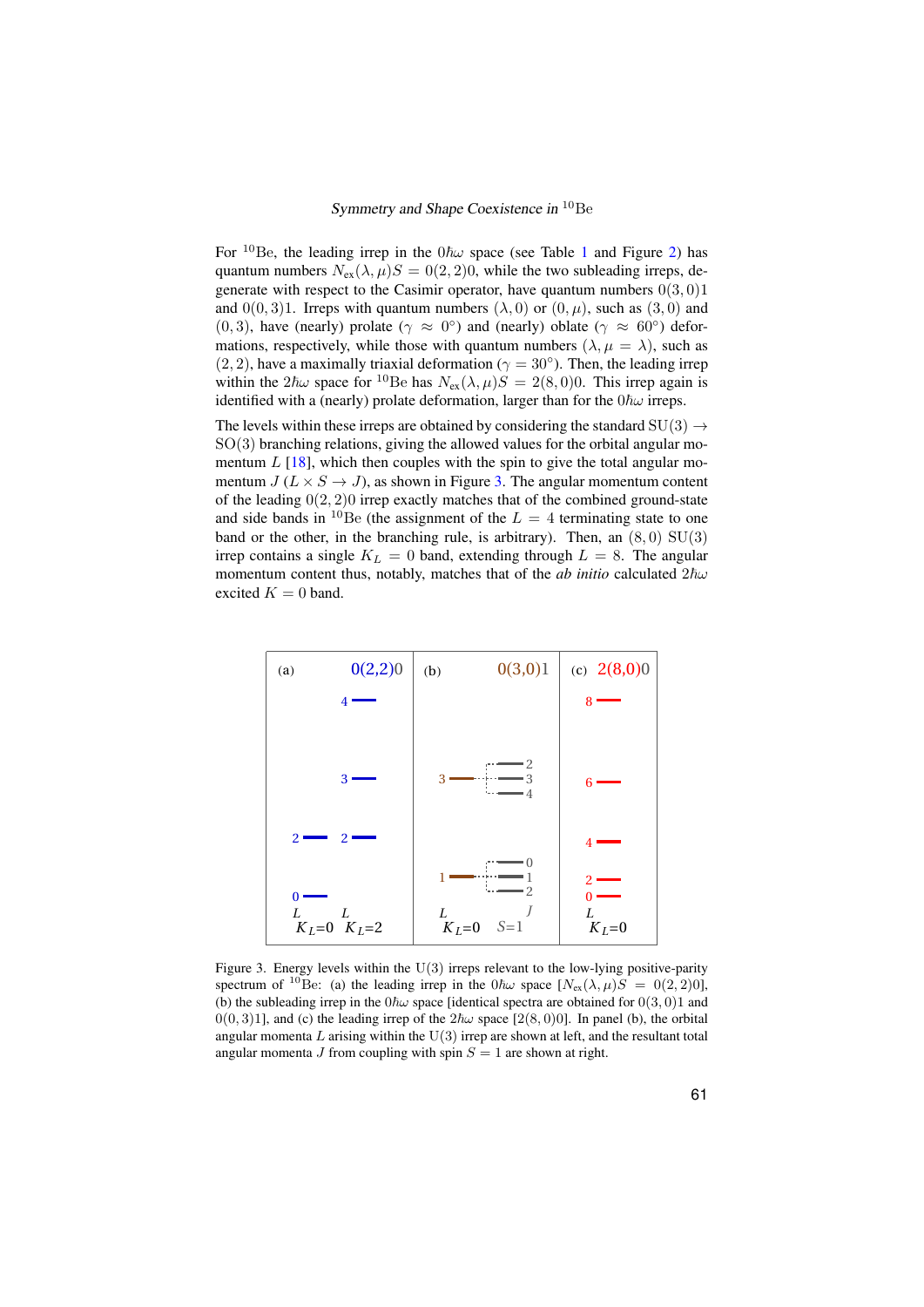# <span id="page-5-0"></span>**3 SU(3) Nature of the Low-Lying States of <sup>10</sup>Be**

To decompose the *ab initio* calculated wave function into contributions from different  $U(3) \times SU(2)$  symmetry subspaces, with quantum numbers  $N_{ex}(\lambda, \mu)S$ , we make use of the "Lanczos trick" [\[29\]](#page-9-1). In general, this technique provides the decomposition of a wave function into its projections onto the eigenspaces of a given Hermitian operator. Thus, to obtain a decomposition with respect to  $L$  or S, one decomposes the wave function into its projections onto eigenspaces of the  $L^2$  or  $S^2$  operators [\[30\]](#page-9-2), respectively. For a decomposition with respect to  $SU(3)$  quantum numbers  $(\lambda, \mu)$ , one decomposes the wave function into its projections onto eigenspaces of the SU(3) quadruatic Casimir operator [\[22,](#page-8-18)[31,](#page-9-3)[32\]](#page-9-4). (This may still leave some unresolved degeneracies if different irreps share the same eigenvalue for  $C_{SU(3)}$ .)

Here, to obtain simultaneous decompositions with respect to the full set of quantum numbers  $N_{ex}(\lambda, \mu)S$ , we decompose the wave functions into the eigenspaces of an operator constructed as a linear combination

<span id="page-5-2"></span>
$$
C = a_{U(1)}N_{ex} + a_{SU(3)}C_{SU(3)} + a_{SU(2)}S^2.
$$
 (2)

The coefficients  $a_i$  are chosen so as to avoid numerical near-degeneracies in eigenvalues for this operator within the  ${}^{10}$  ${}^{10}$  ${}^{10}$ Be NCCI model space.<sup>1</sup> Both the initial diagonalization and the subsequent Lanczos decomposition have been carried out with the code MFDn [\[34,](#page-9-5) [35\]](#page-9-6).

The resulting probability decompositions are shown for members of the various bands in Figure [4.](#page-6-0) These decompositions are for wave functions calculated with  $N_{\text{max}} = 8$ . For this lower  $N_{\text{max}}$ , note that the calculated excited  $K = 0$  band still lies entirely above the ground-state band. Thus the ground-state band member is  $4^+_1$ , and the excited  $K = 0$  band member is  $4^+_2$ , opposite to the situation in Figure [1](#page-2-0) (and experiment). In all these states, the dominant contributions at low  $N_{\rm ex}$  are dressed by contributions at higher  $N_{\rm ex}$ , which account for about half of the norm [recall Figure [1](#page-2-0) (right)].

The ground-state band [Figure [4](#page-6-0) (top)] and side band [Figure [4](#page-6-0) (middle)] members all have as their single largest component the leading  $0(2, 2)0$  (triaxial) irrep of the  $0\hbar\omega$  space. The side band members are comparatively "pure", with nearly the entire  $N_{\text{ex}} = 0$  contribution coming from  $0(2, 2)0$ , while the ground-state band members have significant admixtures of the subleading  $0(3, 0)1$  (prolate) and/or  $0(0, 3)1$  (oblate) irreps. Despite these secondary contributions, the overall predominance of  $0(2, 2)0$  across these states provides a microscopic justification for the interpretation of these bands in terms of a triaxial rotor spectrum.

<span id="page-5-1"></span><sup>&</sup>lt;sup>1</sup>In fact, the decomposition which was carried out also included the proton spin  $S_p$  and neutron spin  $S_n$  among the set of simultaneous quantum numbers (see, *e.g.*, Ref. [\[33\]](#page-9-7)), through inclusion of terms proportional to  $S_p^2$  and  $S_n^2$  in the operator [\(2\)](#page-5-2) with respect to which the decomposition is carried out. Resolving  $S_p$  and  $S_n$  helps to lift certain degeneracies, *e.g.*, although the  $(0,3,0)1$ and  $0(0, 3)1$  irreps for <sup>10</sup>Be share the same eigenvalue of  $C_{SU(3)}$ , they differ in whether their spin arises from the neutrons or protons, respectively.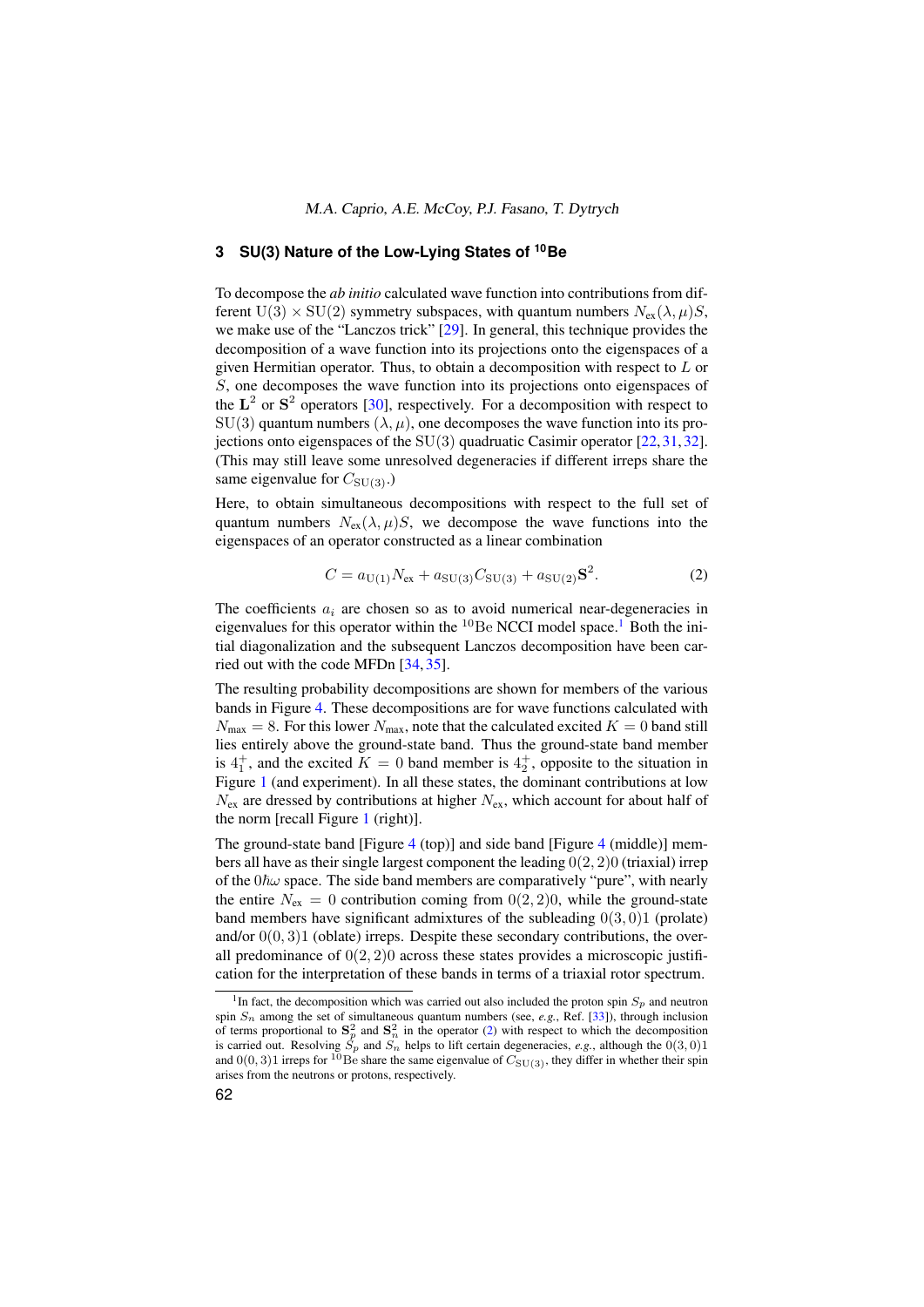

<span id="page-6-0"></span>Figure 4. Decompositions with respect to  $U(3)$  and spin quantum numbers for members of the ground-state band (top), side band (middle), and excited  $K = 0$  band (bottom) of <sup>10</sup>Be, calculated with  $N_{\text{max}} = 8$ .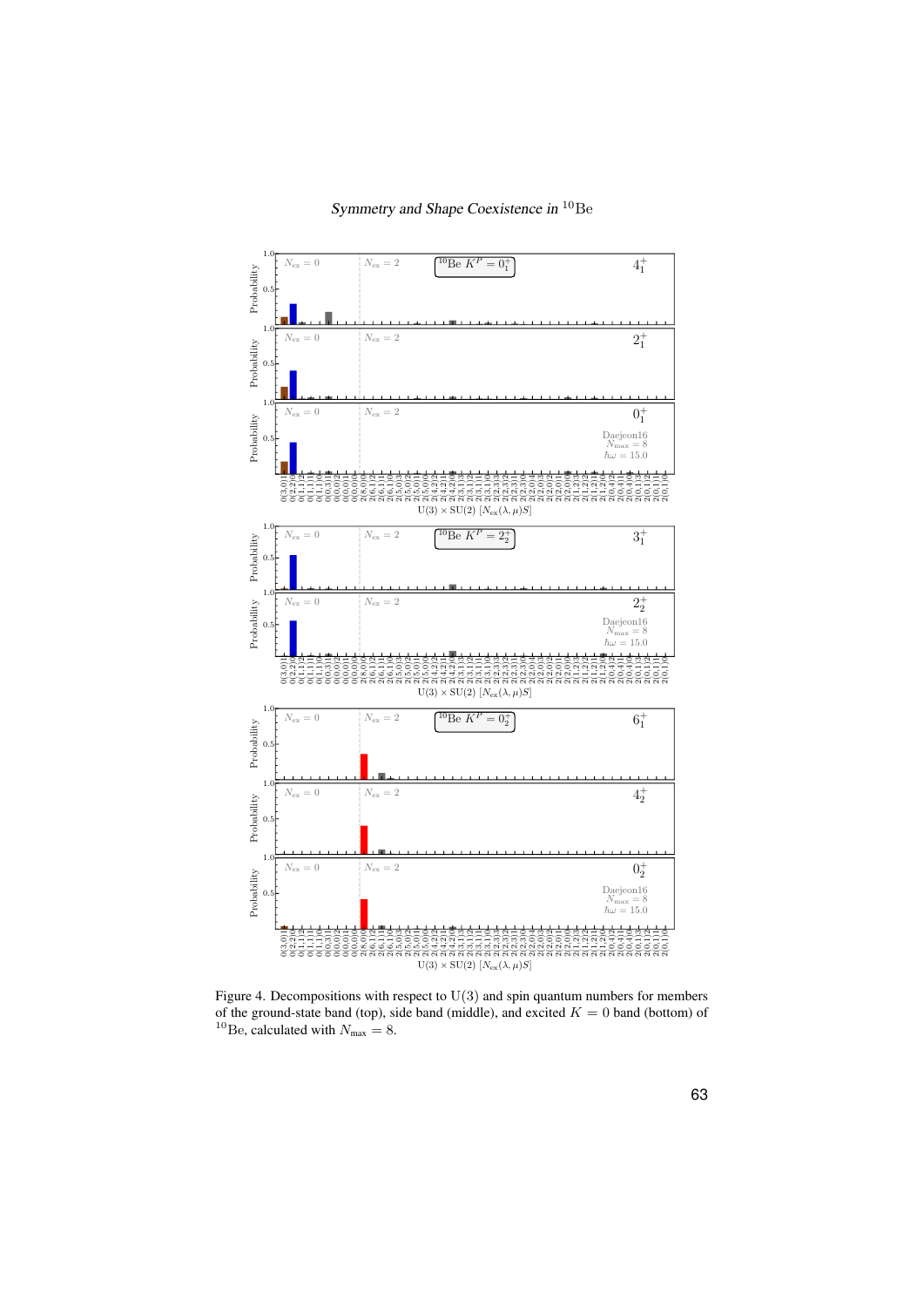Moreover, in <sup>10</sup>Be, the  $0(2, 2)0$  irrep is obtained by coupling a proton  $(2, 0)$ (prolate) irrep with a neutron  $(0, 2)$  (oblate) irrep. This underlying structure for the  $(2, 2)$  irrep supports the interpretation of triaxiality in <sup>10</sup>Be as being protonneutron in nature, arising from the combination of prolate proton and oblate neutron distributions.

The decompositions for the excited  $K = 0$  band members [Figure [4](#page-6-0) (bottom)], in turn, all have the leading  $2(8,0)0$  (prolate) irrep of the  $2\hbar\omega$  space as by far their strongest single contribution. This irrep is obtained in the  $^{10}$ Be many-body space by coupling a weakly prolate proton (2, 0) irrep with a more strongly prolate neutron (6, 0) irrep, supporting the interpretation that the increased deformation of the excited  $K = 0$  band is contributed primarily by the neutrons.

## **4 Conclusion**

The rotational bands in the low-lying positive-parity spectrum of  $^{10}Be$  — as obtained from experiment, microscopic AMD calculations, and *ab initio* NCCI calculations — provide an example of shape coexistence. A modestly deformed triaxial rotor coexists with a more strongly deformed prolate rotor. In a shellmodel interpretation, the states composing the former structure are  $0\hbar\omega$  states, while those of the latter structure are  $2\hbar\omega$  states, both dressed by higher oscillator excitations.

Decompositions of the NCCI wave functions, into contributions defined by  $U(3)$ and spin quantum numbers, corroborate and elaborate upon this picture. The leading SU(3) irreps of the  $0\hbar\omega$  and  $2\hbar\omega$  spaces — (2, 2) and (8, 0), respectively — are found to define the band structure of the low-lying spectrum and to provide the strongest contributions to the calculated states. The identification of the ground-state and side bands with the  $(2, 2)$  irrep, in particular, supports their interpetation as representing triaxial rotation.

## Acknowledgements

Pieter Maris and James P. Vary are gratefully acknowledged for valuable discussions and for their collaboration on the calculations of Ref. [\[23\]](#page-8-19). This material is based upon work supported by the U.S. Department of Energy, Office of Science, under Award Numbers DE-FG02-95ER40934 and DE-FG02-00ER41132. This research used computational resources of the National Energy Research Scientific Computing Center (NERSC), a U.S. Department of Energy, Office of Science, user facility supported under Contract DE-AC02-05CH11231.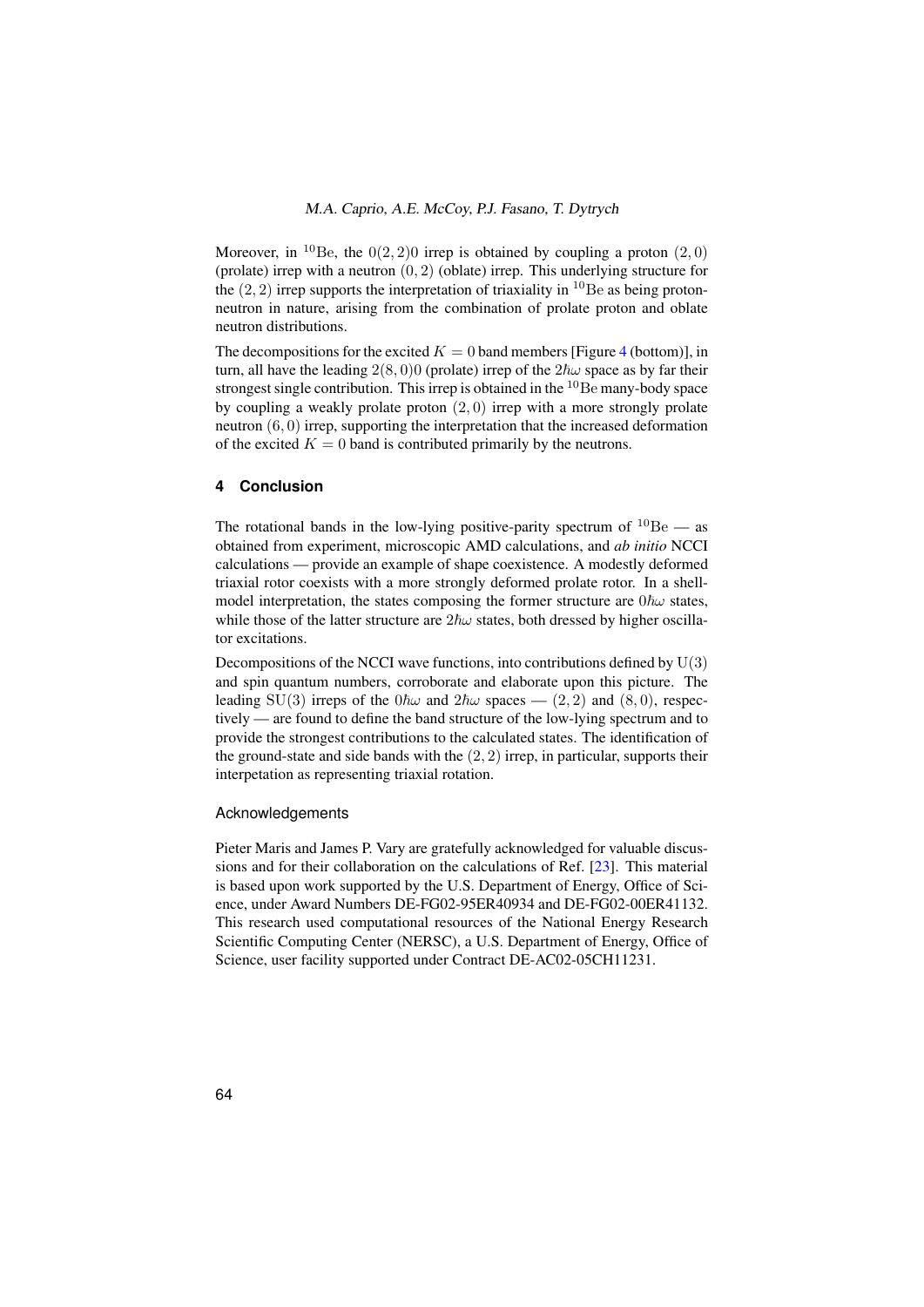Symmetry and Shape Coexistence in <sup>10</sup>Be

#### <span id="page-8-0"></span>**References**

- <span id="page-8-1"></span>[1] M. Freer (2007) *[Rep. Prog. Phys.](https://doi.org/10.1088/0034-4885/70/12/R03)* 70 2149.
- <span id="page-8-2"></span>[2] H.G. Bohlen, T. Dorsch, Tz. Kokalova, W. von Oertzen, Ch. Schulz, C. Wheldon (2007) *[Phys. Rev. C](https://doi.org/10.1103/PhysRevC.75.054604)* 75 054604.
- [3] M. Freer, E. Casarejos, L. Achouri, C. Angulo, N.I. Ashwood, N. Curtis, P. Demaret, C. Harlin, B. Laurent, M. Milin, N.A. Orr, D. Price, R. Raabe, N. Soic, V.A. ´ Ziman (2006) *[Phys. Rev. Lett.](https://doi.org/10.1103/PhysRevLett.96.042501)* 96 042501.
- <span id="page-8-3"></span>[4] D. Suzuki, A. Shore, W. Mittig, J.J. Kolata, D. Bazin, M. Ford, T. Ahn, D. Becchetti, S. Beceiro Novo, D. Ben Ali, B. Bucher, J. Browne, X. Fang, M. Febbraro, A. Fritsch, E. Galyaev, A.M. Howard, N. Keeley, W.G. Lynch, M. Ojaruega, A.L. Roberts, X.D. Tang (2013) *[Phys. Rev. C](https://doi.org/10.1103/PhysRevC.87.054301)* 87 054301.
- <span id="page-8-4"></span>[5] A.S. Davydov, G.F. Filippov (1958) *[Nucl. Phys.](https://doi.org/10.1016/0029-5582(58)90153-6)* 8 237.
- <span id="page-8-5"></span>[6] J. Meyer-ter-Vehn (1975) *[Nucl. Phys. A](https://doi.org/10.1016/0375-9474(75)90095-0)* 249 111.
- <span id="page-8-6"></span>[7] Y. Kanada-En'yo, H. Horiuchi (1997) *[Phys. Rev. C](https://doi.org/10.1103/PhysRevC.55.2860)* 55 2860.
- [8] Y. Kanada-En'yo, H. Horiuchi, A. Doté (1999) *[Phys. Rev. C](https://doi.org/10.1103/PhysRevC.60.064304)* 60 064304.
- <span id="page-8-7"></span>[9] T. Suhara, Y. Kanada-En'yo (2010) *[Prog. Theor. Phys.](https://doi.org/10.1143/PTP.123.303)* 123 303.
- <span id="page-8-8"></span>[10] P. Navrátil, J.P.Vary, B.R. Barrett (2000) *[Phys. Rev. Lett.](https://doi.org/10.1103/PhysRevLett.84.5728)* 84 5728.
- <span id="page-8-9"></span>[11] B.R. Barrett, P. Navrátil, J.P. Vary (2013) *[Prog. Part. Nucl. Phys.](https://doi.org/10.1016/j.ppnp.2012.10.003)* 69 131.
- <span id="page-8-10"></span>[12] M.A. Caprio, P. Maris, J.P. Vary (2013) *[Phys. Lett. B](https://doi.org/10.1016/j.physletb.2012.12.064)* 719 179.
- <span id="page-8-21"></span>[13] P. Maris, M.A. Caprio, J.P. Vary (2015) *[Phys. Rev. C](https://doi.org/10.1103/PhysRevC.91.014310)* 91 014310.
- <span id="page-8-11"></span>[14] M.A. Caprio, P. Maris, J.P. Vary, R. Smith (22015) *[Int. J. Mod. Phys. E](https://doi.org/10.1142/S0218301315410025)* 24 1541002.
- <span id="page-8-12"></span>[15] T. Dytrych, K.D. Sviratcheva, C. Bahri, J.P. Draayer, J.P. Vary (2007) *[Phys. Rev.](https://doi.org/10.1103/PhysRevLett.98.162503) Lett.* 98 [162503.](https://doi.org/10.1103/PhysRevLett.98.162503)
- <span id="page-8-13"></span>[16] T. Dytrych, K.D. Launey, J.P. Draayer, P. Maris, J.P. Vary, E. Saule, U. Catalyurek, M. Sosonkina, D. Langr, M.A. Caprio (2013) *[Phys. Rev. Lett.](https://doi.org/10.1103/PhysRevLett.111.252501)* 111 252501.
- <span id="page-8-14"></span>[17] J.P. Elliott (1958) *[Proc. R. Soc. London A](https://doi.org/10.1098/rspa.1958.0072)* 245 128.
- <span id="page-8-15"></span>[18] M. Harvey (1968) The nuclear SU <sup>3</sup> model. In: "*[Advances in Nuclear Physics](https://doi.org/10.1007/978-1-4757-0103-6_2)*", [Vol. 1, edited by M. Baranger and E. Vogt Plenum, New York, p. 67.](https://doi.org/10.1007/978-1-4757-0103-6_2)
- <span id="page-8-16"></span>[19] G. Rosensteel, D.J. Rowe (1977) *[Phys. Rev. Lett.](https://doi.org/10.1103/PhysRevLett.38.10)* 38 10.
- <span id="page-8-17"></span>[20] M.A. Caprio, P.J. Fasano, P. Maris, A.E. McCoy, J.P. Vary (2020) *[Eur. Phys. J. A](https://doi.org/10.1140/epja/s10050-020-00112-0)* 56 [120.](https://doi.org/10.1140/epja/s10050-020-00112-0)
- [21] A.E. McCoy, M.A. Caprio, T. Dytrych, P.J. Fasano (2020) *[Phys. Rev. Lett.](https://doi.org/10.1103/PhysRevLett.125.102505)* 125 [102505.](https://doi.org/10.1103/PhysRevLett.125.102505)
- <span id="page-8-18"></span>[22] R. Zbikowski, C.W. Johnson, A.E. McCoy, M.A. Caprio, P.J. Fasano (2021) *[J. Phys.](https://doi.org/10.1088/1361-6471/abdd8e) G* 48 [075102.](https://doi.org/10.1088/1361-6471/abdd8e)
- <span id="page-8-19"></span>[23] M.A. Caprio, P.J. Fasano, A.E. McCoy, P. Maris, J.P. Vary (2019) *[Bulg. J. Phys.](https://www.bjp-bg.com/paper.php?id=1208)* 46 [445.](https://www.bjp-bg.com/paper.php?id=1208)
- <span id="page-8-20"></span>[24] A.M. Shirokov, I.J. Shin, Y. Kim, M. Sosonkina, P. Maris, J.P. Vary (2016) *[Phys.](https://doi.org/10.1016/j.physletb.2016.08.006) [Lett. B](https://doi.org/10.1016/j.physletb.2016.08.006)* 761 87.
- <span id="page-8-22"></span>[25] M.A. Caprio, A.E. McCoy, P.J. Fasano (2020) *[J. Phys. G](https://doi.org/10.1088/1361-6471/ab9d38)* 47 122001.
- <span id="page-8-23"></span>[26] J.P. Draayer, Y. Leschber, S.C. Park, R. Lopez (1989) *[Comput. Phys. Commun.](https://doi.org/10.1016/0010-4655(89)90024-6)* 56 [279.](https://doi.org/10.1016/0010-4655(89)90024-6)
- <span id="page-8-24"></span>[27] T. Dytrych, P. Maris, K.D. Launey, J.P. Draayer, J.P. Vary, D. Langr, E. Saule, M.A. Caprio, U. Catalyurek, M. Sosonkina (2016) *[Comput. Phys. Commun.](https://doi.org/10.1016/j.cpc.2016.06.006)* 207 202.